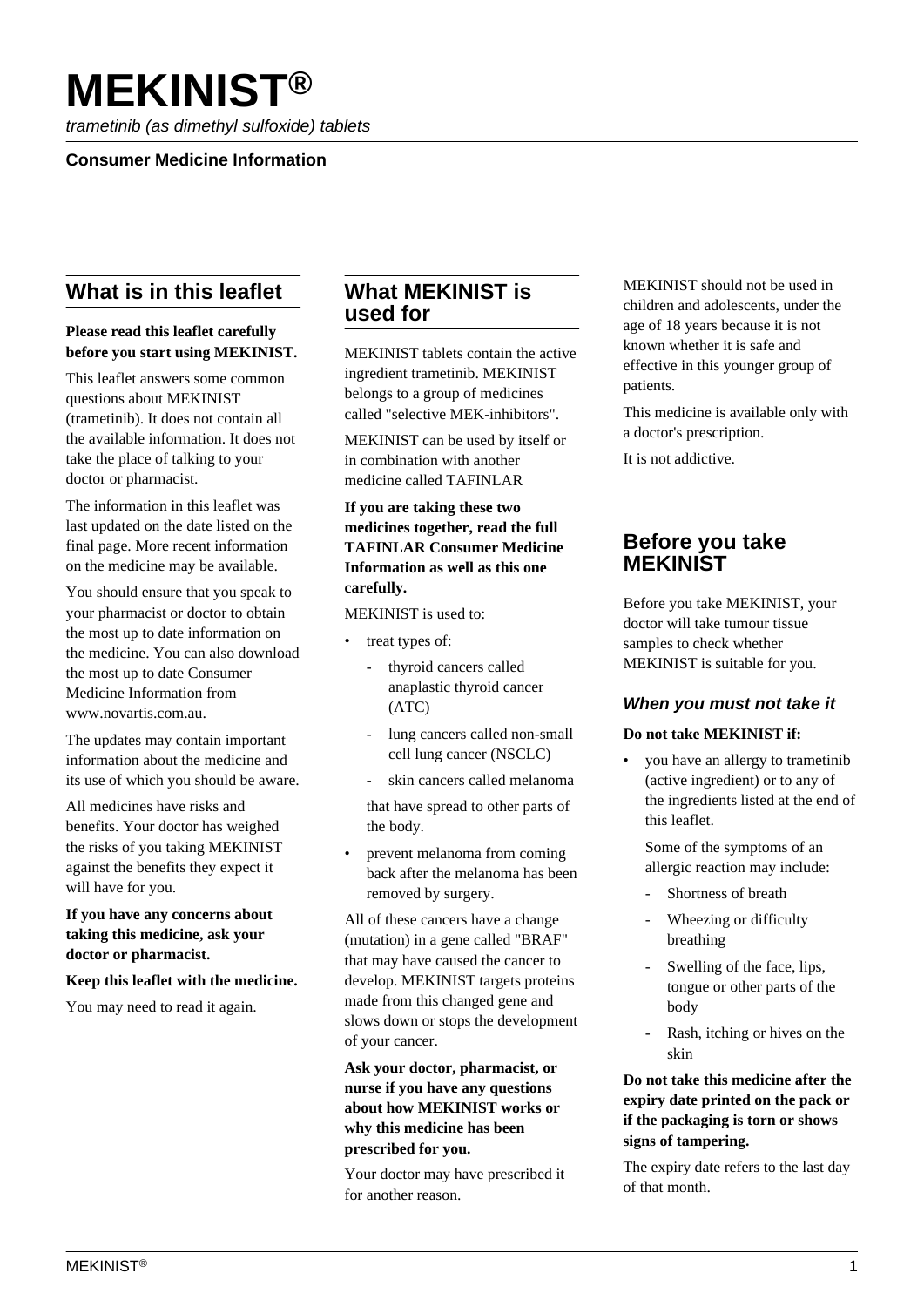**If it has expired or is damaged, return it to your pharmacist for disposal.**

**If you are not sure whether you should start taking this medicine, talk to your doctor.**

## **Before you start to take it**

**If you are pregnant or breastfeeding, or think you may become pregnant or are planning to have a baby, ask your doctor, pharmacist or health care provider for advice before taking this medicine. Also, please read the section "Pregnancy" in this leaflet.**

Your doctor will discuss with you the potential risk(s) of taking MEKINIST during pregnancy or breast-feeding.

**Tell your doctor, healthcare provider, pharmacist, or nurse if you have allergies to any other medicines, foods, preservatives or dyes.**

They will want to know if you are prone to allergies.

#### **Tell them if you have or have had any of the following medical conditions:**

**• Heart problems**

Such as heart failure, so that you:

- Are short of breath
- Have difficulties breathing when lying down
- Have swelling of the feet or legs or
- Have problems with the way your heart beats.

 Your doctor should check your heart function before you start taking MEKINIST and during treatment.

#### **• Eye problems**

Including:

- Sensation of flashing light, loss of vision (retinal detachment)
- Blockage of the vein draining the eye (retinal vein occlusion) or

Swelling in the back of the eye which may be caused by fluid blockage (chorioretinopathy).

Your doctor may arrange for you to have an eye examination before you take MEKINIST and while you are taking it.

- **Lung or breathing problems** Including:
	- Difficulty in breathing often accompanied by chest pain, fainting, rapid heart rate, bluish skin discoloration. Your doctor may arrange to check your lung function before you start taking MEKINIST
	- Interstitial lung disease (ILD) - the group of diseases that affect the tissues and space around the air sacs of the lungs or
	- Inflammation of the lung (pneumonitis).

#### **• Skin problems**

Including:

- Rash or
- Acne-like rash.

## **If you are taking the combination of MEKINIST and TAFINLAR**

#### **Tell your doctor if you have an eye problem called uveitis.**

The symptoms of uveitis include:

- Eye redness and irritation
- Blurred vision
- Eye pain
- Increased sensitivity to light
- Floating spots before the eyes.

**Check with your doctor if you think any of these medical conditions may apply to you.**

**If you are not sure whether you should start taking this medicine, talk to your doctor.**

## **Pregnancy**

#### **Do not take MEKINIST if you are pregnant or if you think that you may be pregnant.**

MEKINIST can harm your unborn baby.

**Ask your doctor, healthcare provider, pharmacist, or nurse for advice if you are planning to have a baby.**

Your doctor can discuss with you the risks and benefits involved.

**If you are a woman who could become pregnant, you must use effective birth control (contraception) while you are taking MEKINIST and for at least 16 weeks after you stop taking it.**

#### **If MEKINIST is taken in combination with TAFINLAR, non-hormonal contraception should be used.**

Birth control methods containing hormones (such as pills, injections, or patches) may not work as well while taking TAFINLAR.

**You need to use another effective method of birth control so you don't become pregnant while taking MEKINIST is taken in combination with TAFINLAR.**

**Ask your doctor, healthcare provider, pharmacist, or nurse about options for effective birth control or for advice.**

**If you do become pregnant while you're taking MEKINIST tell your doctor or nurse immediately.**

#### **Breast-feeding**

**If you are breast-feeding, or planning to breast-feed, you must tell your doctor.**

MEKINIST is not recommended while breast-feeding.

It is not known whether the ingredients of MEKINIST can pass into breast milk.

You and your doctor will decide whether you will take MEKINIST or breast-feed.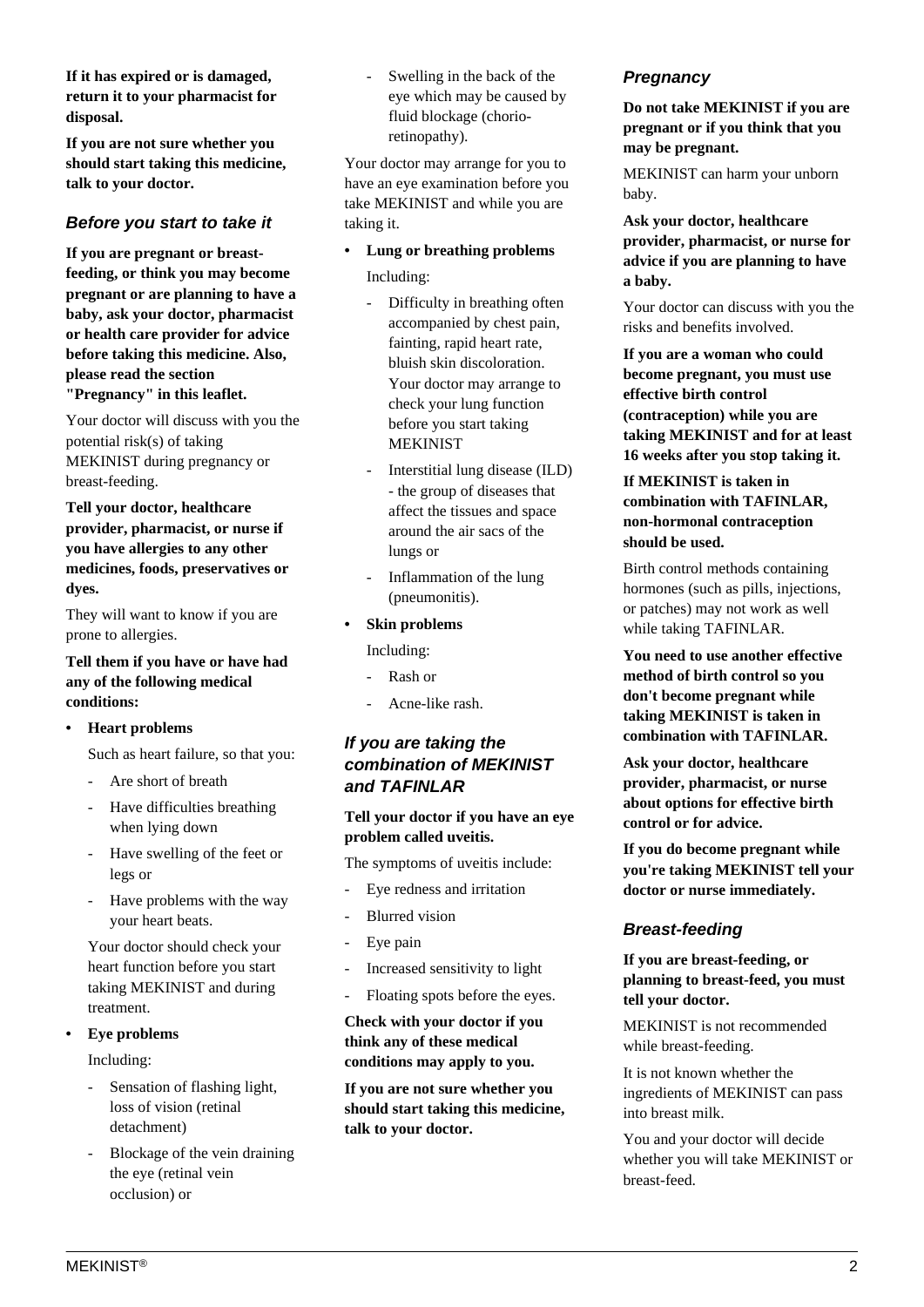#### **If you have not told your doctor about any of these things, tell them before you start taking MEKINIST.**

## **Male patients**

Male patients (including those that have had a vasectomy) with female partners who are or may become pregnant should use condoms during sexual intercourse while on treatment and for at least 16 weeks after stopping MEKINIST.

## **Taking other medicines**

**Tell your doctor, or healthcare provider, nurse, or pharmacist if you are taking, have recently taken, or might take any other medicines, including any that you get without a prescription from your pharmacy, supermarket or health food shop.**

**Keep a list of the medicines you take, so you can show it to your doctor, nurse or pharmacist when you get a new medicine.**

Your doctor and pharmacist have more information on medicines to be careful with or avoid while taking this medicine.

# **How to take MEKINIST**

**Follow all directions given to you by your doctor, healthcare provider, or pharmacist carefully.**

They may differ from the information contained in this leaflet.

**If you do not understand the instructions on the bottle, ask your doctor or pharmacist for help.**

## **How much to take**

The usual dose of MEKINIST is one 2 mg tablet once a day.

Depending on how you respond to MEKINIST, your doctor may decide that you should take a lower dose or interrupt treatment temporarily.

**Don't take more MEKINIST than your doctor has recommended.**

**If you are aged 65 years or more, you can use MEKINIST at the same dose as for other adults.**

## **When to take it**

**Take MEKINIST once a day. Take it at about the same time each day.**

Taking it at the same time each day will have the best effect. It will also help you remember when to take it.

## **Take MEKINIST on an empty stomach**

It is important to take MEKINIST on an empty stomach. Food may affect the way the medicine is absorbed into your body.

MEKINIST should either be taken at least:

**• 1 hour before eating**

 After taking MEKINIST, wait at least one hour before eating

 **OR**

**• 2 hours after eating**

 After eating, wait at least two hours before taking MEKINIST.

#### **How to take it**

**Swallow the MEKINIST tablet whole with a full glass of water.**

# **Taking MEKINIST together with TAFINLAR**

**Swallow the MEKINIST tablet and the TAFINLAR capsule, with a full glass of water.**

**Take MEKINIST in combination with TAFINLAR exactly as your doctor tells you.**

**Do not change your dose, or stop MEKINIST in combination with TAFINLAR unless your healthcare provider tells you.**

**Take your once daily dose of MEKINIST at the same time each day, with EITHER the morning dose or the evening dose of TAFINLAR.**

**Take the first dose of TAFINLAR in the morning, and take the second dose of TAFINLAR in the evening, approximately 12 hours later.**

#### **Do NOT take:**

- More than one dose of MEKINIST a day, or
- The morning and evening doses of TAFINLAR at the same time.

## **How long to take it**

**Continue taking your medicine for as long as your doctor tells you.**

**This is a long term treatment, possibly lasting for months to years. Do not stop unless your doctor advises you to.**

**If you have any further questions about how long to take this medicine, ask your doctor or nurse.**

## **If you forget to take it**

**Do not take a double dose to make up for the dose that you missed.**

#### **MEKINIST taken alone**

If the missed dose is:

- **Less than 12 hours late, take it as soon as you remember.**
- **More than 12 hours late,**

**skip that dose and take your next dose at the usual time.**

**Then go back to taking your medicine as you would normally.**

**Do not take a double dose to make up for a missed dose.**

#### **MEKINIST taken together with TAFINLAR**

If the missed dose of MEKINIST is:

- **Less than 12 hours late, take it as soon as you remember.**
- **More than 12 hours late, skip that dose and take your next dose at the usual time.**

**Then carry on taking MEKINIST at regular times as usual.**

**Do not make up for missed doses.**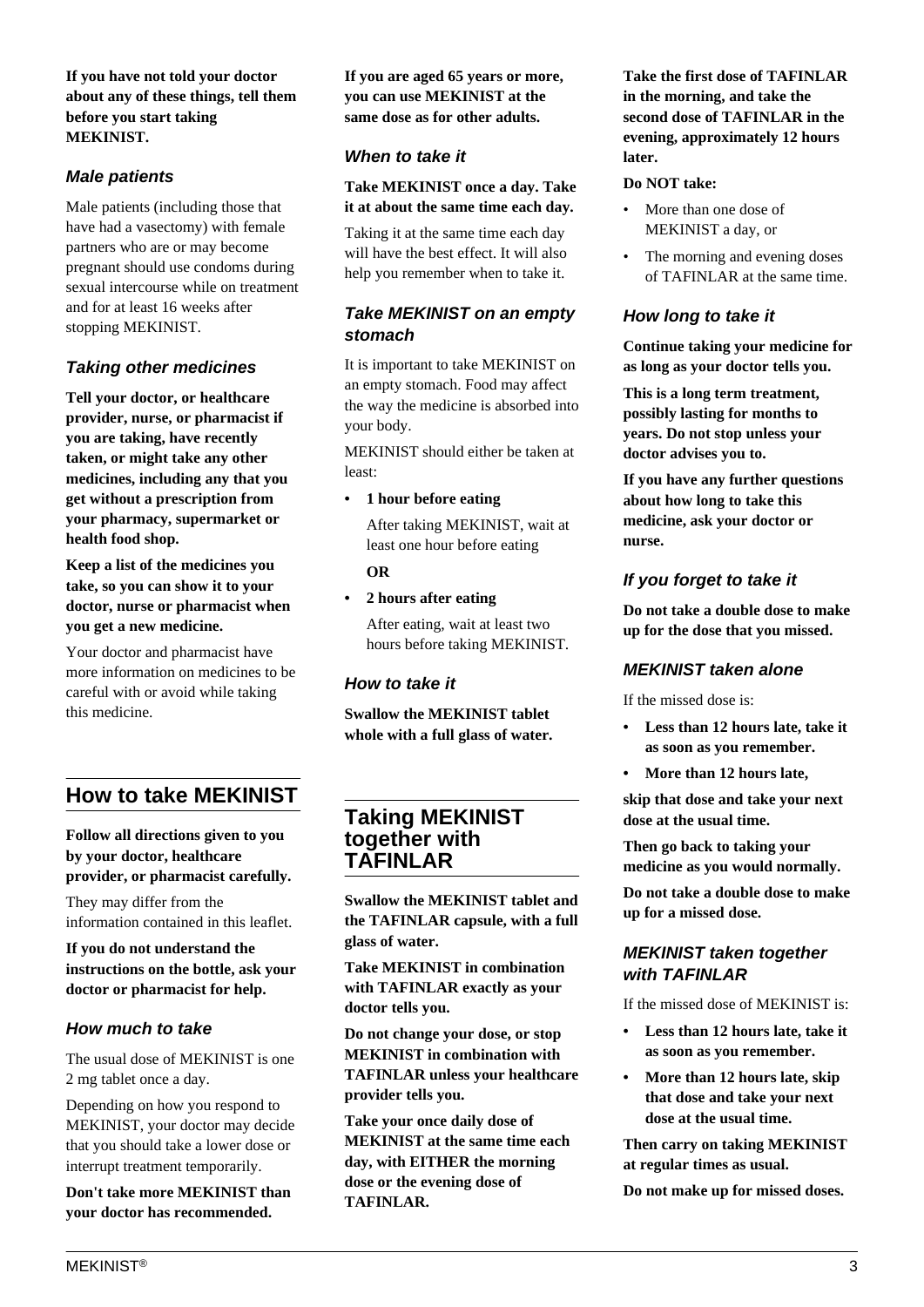If the missed dose of TAFINLAR is:

- **Less than 6 hours late, take it as soon as you remember**
- **More than 6 hours late, skip that dose and take the next dose at the usual time.**

**If you are not sure what to do, ask your doctor or pharmacist.**

**If you have trouble remembering to take your medicine, ask your doctor, nurse or pharmacist for some hints.**

## **If you take too much (overdose)**

**Immediately telephone your doctor or the Poisons Information Centre (telephone 13 11 26) for advice, or go to Accident and Emergency at the nearest hospital, if you think that:**

- You may have taken too many MEKINIST tablets, or TAFINLAR capsules (if taking the combination), or if
- Somebody else may have accidentally taken your medicine(s).

#### **Do this even if there are no signs of discomfort or poisoning.**

You/they may need urgent medical attention.

**Take the medication pack(s) with you.**

# **If you stop taking MEKINIST**

**Do not stop taking your medicine unless your doctor tells you to stop taking MEKINIST.**

Stopping your treatment with MEKINIST may cause your condition to become worse.

**If you have any further questions on the use of this medicine, ask your doctor, pharmacist, or health care provider.**

## **While you are using MEKINIST**

#### **Things you must do**

**If you are about to be started on any new medicine remind your doctor and pharmacist that you are taking MEKINIST.**

**Tell any other doctors, dentists, and pharmacists who treat you that you are taking this medicine.**

**Keep all of your doctor's appointments so that your progress can be checked.**

## **Monitoring during your treatment**

Your doctor may do some tests from time to time to make sure that MEKINIST is working and to prevent unwanted side effects.

Your doctor may organize regular monitoring of your heart function during treatment with MEKINIST.

You may also have regular evaluations by an eye doctor (ophthalmologist) during treatment with this medicine.

During and after severe high fever events, some substances (enzymes) might be abnormally increased and your doctor will measure those and check that your kidneys are working properly.

## **Conditions you may need to look out for**

Some people taking MEKINIST or MEKINIST and TAFINLAR together (combination treatment) develop other conditions which can be serious.

You need to know about important signs and symptoms to look out for while you're taking MEKINIST.

#### **FEVER (HIGH TEMPERATURE)**

Taking MEKINIST or the combination of MEKINIST with TAFINLAR may cause fever. Although, fever is more likely with the two medicines together.

Signs and symptoms of a fever may include:

- Temperature of 38°C or more
- Shivering/chills
- Thirst or dehydration
- Feeling dizzy, faint, or as if you're going to be sick.
- Low blood pressure

**Tell your doctor, or nurse immediately if you get a temperature of 38°C or above or if you feel a fever coming on (you have chills, night sweats or flu-like symptoms) while you are taking this medicine.**

They will carry out tests to find out if there are other causes for the fever and treat the problem with other medicines.

If you are taking MEKINIST or MEKINIST and TAFINLAR together you may be asked to stop taking it if your temperature is above 38°C, or if you have signs of fever (e.g. chills, night sweats or flu-like symptoms). If your fever is controlled; and only after you have had no symptoms for at least 24 hours, your doctor may recommend that you resume both treatments at a lower dose.

If the fever is very severe or keeps returning, your doctor may recommend that you stop taking both MEKINIST and TAFINLAR permanently.

## **Things you must not do**

**Do NOT take MEKINIST with food. See "Take MEKINIST on an empty stomach."**

#### **Do NOT take MEKINIST to treat any other complaints unless your doctor tells you to.**

This medicine has been prescribed for only you.

#### **Do NOT give your medicine to anyone else, even if they have the same condition as you.**

It may harm them, even if the signs of illness are the same as yours.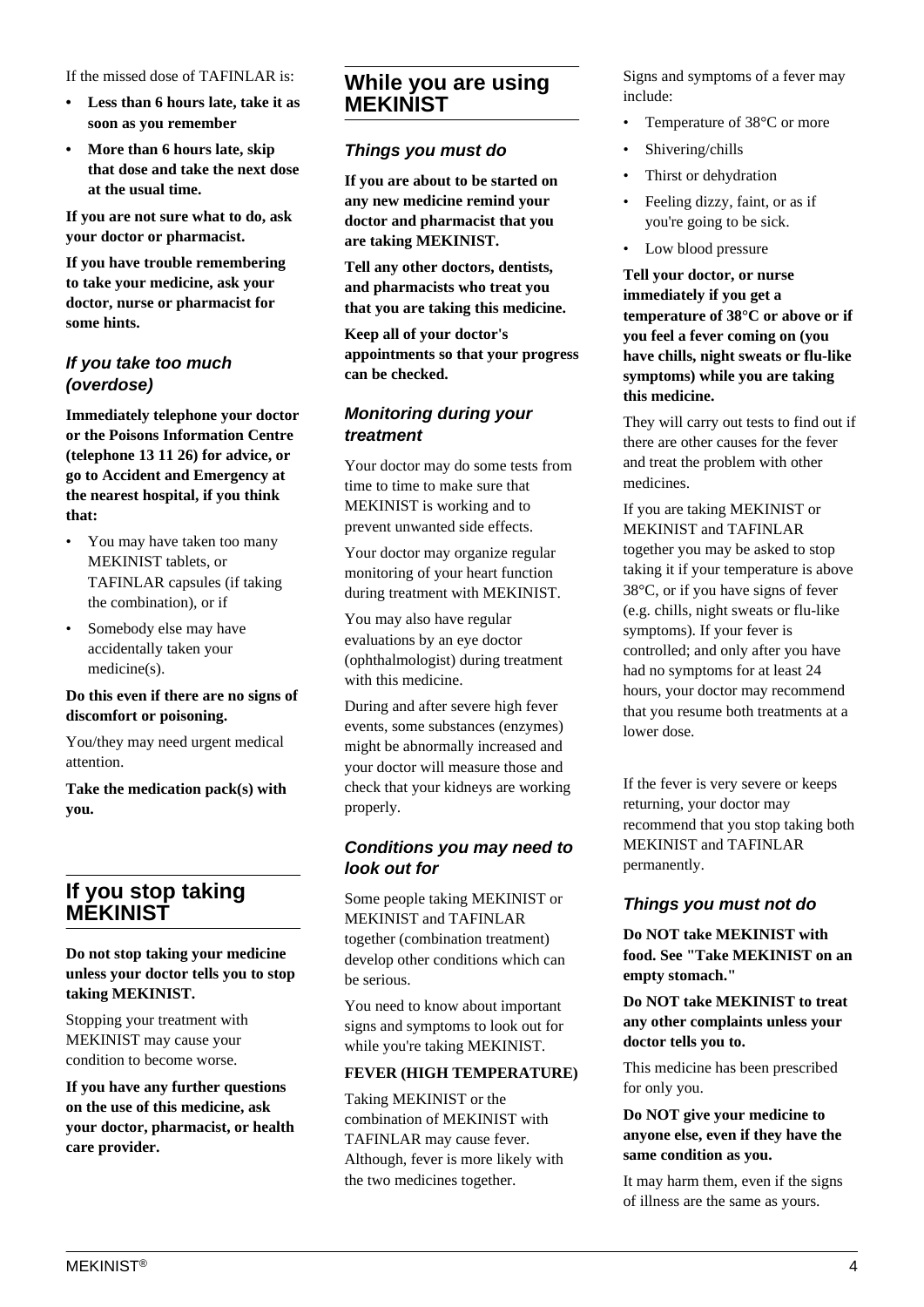#### **Do NOT stop taking your medicine or lower the dosage without first checking with your doctor.**

This may cause your condition to become worse.

## **Things to be careful of**

**Be careful when driving or operating machinery until you know how MEKINIST affects you.**

# **Side effects**

#### **Tell your doctor or pharmacist as soon as possible if you do not feel well while you are taking MEKINIST.**

Like all medicines, MEKINIST can cause side effects but not everybody gets them. Sometimes they are serious, most of the time they are not. You may need medical attention if you get some of the side effects.

#### **Do not be alarmed by the following lists of side effects.**

You may not experience any of them.

**Ask your doctor or pharmacist to answer any questions you may have.**

## **Possible Serious Side Effects - when taking MEKINIST alone**

**STOP taking MEKINIST and tell your doctor, nurse, or pharmacist IMMEDIATELY if you get any of the following symptoms (either for the first time or if they get worse) during treatment with MEKINIST:**

- Headaches, dizziness, or weakness, coughing up of blood or blood clots, vomit containing blood or that looks like "coffee grounds", bleeding from nose, red or black stools that look like tar (signs of haemorrhage)
- Difficulty in breathing or swallowing, dizziness, swelling of the face lips, tongue or throat, severe itching of the skin, with a

red rash or raised bumps (signs of hypersensitivity reaction)

- Thirst, low urine output, weight loss, dry flushed skin, irritability (signs of dehydration)
- Loss of vision (sign of visual impairment)
- Fatigue, feeling full or bloated, heart palpitations, loss of appetite, nausea, reduced ability to exercise, shortness of breath, swelling (signs of left ventricular dysfunction)
- Slow heart-beat (sign of bradycardia)
- Cough, difficult or painful breathing, wheezing, pain in chest when breathing, fever (signs of pneumonitis)
- Swelling in the eye by fluid leakage causing a blurred vision (signs of chorioretinopathy)
- Sensation of flashing light, loss of vision (signs of retinal detachment)
- Breathlessness, difficulty breathing when lying down, swelling of the feet or legs (as signs of the heart muscle not pumping blood as well as it should and signs of cardiac failure)
- Severe stomach pain, nausea, and vomiting of blood, black or bloody stools (signs of gastrointestinal perforation in the stomach, small intestine, or bowel)
- Cramping diarrhoea with or without blood in stool, abdominal pain as signs of an inflammation of the inner lining of the colon (colitis)
- Blurring or loss of vision that is usually sudden in onset caused by blockage of small veins that carry blood away from the back of the eye (signs of retinal vein occlusion)
- Abnormal breakdown of muscle, causing pain, fever, red-brown urine (signs of rhabdomyolysis).

## **Very common side effects - MEKINIST alone**

**Tell your doctor or pharmacist if you notice any of the following (that may affect more than 1 in 10 people):**

- Headache, dizziness, or other signs of high blood pressure
- Cough
- Short of breath, difficulty breathing
- Diarrhoea
- An increase in the volume, wateriness, or frequency of bowel movements (diarrhoea)
- Unpleasant feeling of needing to vomit, or unwillingness to eat (nausea)
- Uncomfortable, involuntary, forceful, throwing up of food (vomiting)
- Difficult or infrequent bowel movements (constipation)
- Stomach ache or abdominal pain
- Dry mouth
- Skin rash
- Rash, dry skin, acne-like problem (dermatitis acneiform)
- Dry skin
- **Itching**
- Unusual hair loss or thinning (alopecia)
- Feeling tired, weak or having lack of energy (fatigue)
- Swollen hands, ankles, or feet (peripheral oedema)
- Fever, temperature of 38°C or higher.

## **Common side effects - MEKINIST alone**

**Tell your doctor or pharmacist if you notice any of the following that may affect up to 1 in 10 people.**

- Inflammation of hair follicles in the skin that causes itching (folliculitis)
- Nail disorders such as nail bed changes, nail pain, infection and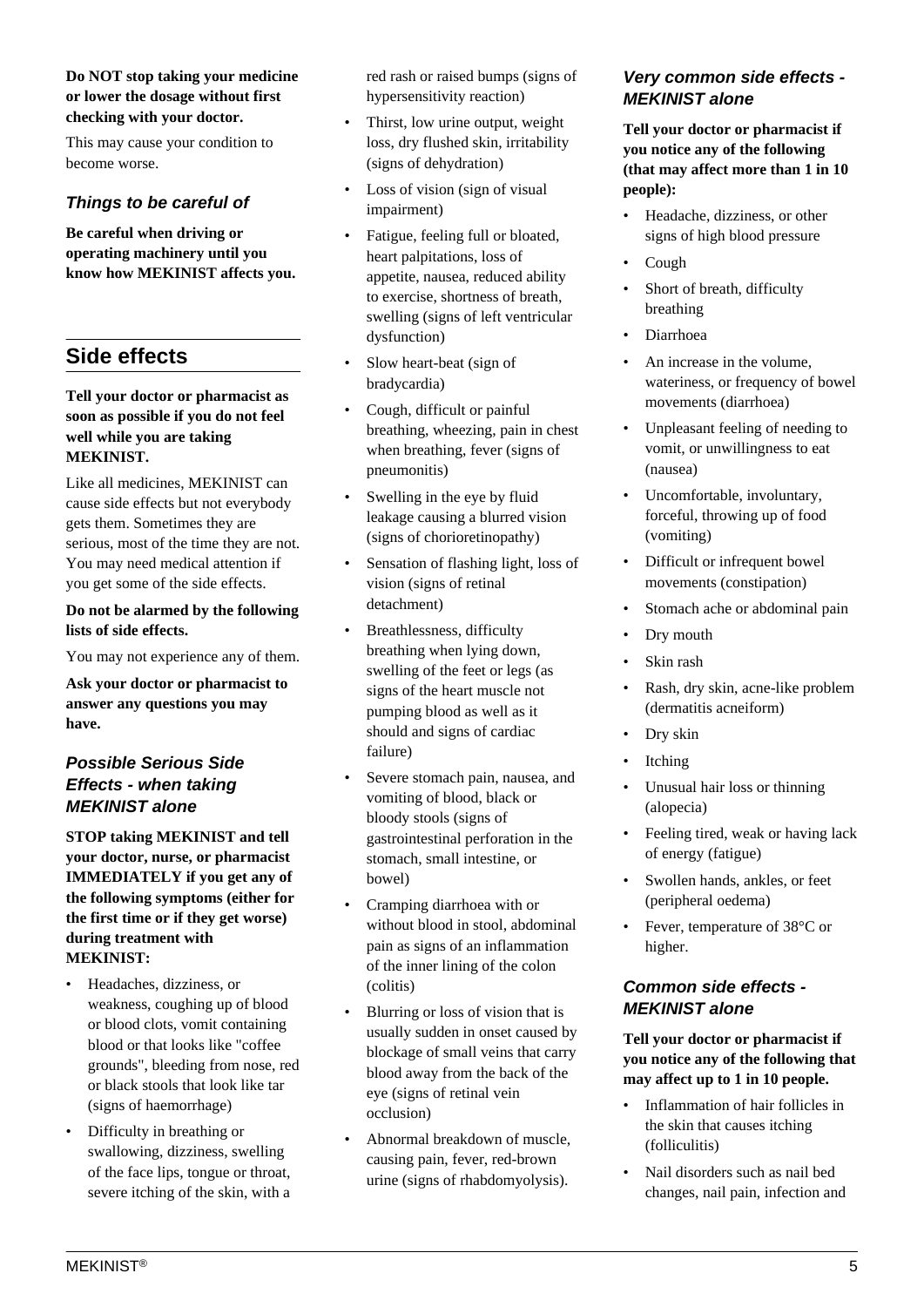swelling of the cuticles (paronychia)

- Hot, tender and red skin, sometimes with fever, chills, and inflammation caused by infection (cellulitis)
- Skin rash with pus-filled blisters (pustular rash)
- Tiredness, fatigue, pale skin (anaemia)
- Eyesight problems (blurred vision)
- Swelling of the eyelids and swelling around the eye (periorbital oedema)
- Tiredness, chest discomfort, light headedness pain, palpitations (ejection fraction decreased)
- Hard and painful swelling in the arms, legs, or other parts of the body (lymphoedema)
- Nose bleeds (epistaxis)
- Mouth sores, mouth ulcers, inflammation of gums (stomatitis)
- Skin chapped
- Skin reddening (erythema)
- Skin effects such as rash, wartlike growths, or redness and/or swelling and possibly peeling on the palms, fingers, and soles of the feet which may be accompanied by tingling sensation and burning pain (palmar-plantar erythrodysesthesia syndrome)
- Skin fissures
- Swelling of the face (face oedema)
- Pain, mouth sores, redness and swelling of airways or food pipe (mucosal inflammation)
- Unusual weakness (asthenia).

## **Common side effects that may show up in your test results**

- Blood alkaline phosphatase (ALP) increased (bone function),
- Some elevated liver function enzymes (ALT and AST)

• Abnormal kidney blood test result as a sign of impaired muscle health (blood creatine phosphokinase increased).

## **Uncommon side effects - MEKINIST**

**Tell your doctor or pharmacist if you notice any of the following (that may affect up to 1 in 100 people).**

- Blurred vision as a sign of swelling of the optic disk (papilloedema)
- Cough, difficulty breathing, painful breathing (ILD).

## **Possible side effects - when taking MEKINIST with TAFINLAR**

**Refer to the TAFINLAR Consumer Medicine Information for possible side effects and important signs and symptoms to look out for, such as fever, skin problems and eye problems.**

When you take MEKINIST and TAFINLAR together you may get any of the side effects in the previous lists, although the frequency may change (increase or decrease).

**STOP taking MEKINIST and tell your doctor, nurse, or pharmacist IMMEDIATELY if you get any of the following symptoms (either for the first time or if they get worse) during treatment with MEKINIST.**

- Fever, chills, sore throat or mouth ulcers due to infections as signs of a low level of a type of white blood cells (signs of neutropenia)
- Generalized swelling (oedema includes generalized and peripheral oedema)
- Tiredness, fatigue, pale skin (anaemia)
- Fever, chills, sore throat or mouth ulcers due to infections as signs of a low level of white blood cells (leukopenia)
- Abnormal growth of cancerous cells of the skin (signs of cutaneous squamous cell

carcinoma (cuSCC) including SCC of the skin, SCC in situ (Bowen's disease), keratoacanthoma)

- Spontaneous bleeding or bruising (signs of thrombocytopenia)
- Sensation of flashing light, loss of vision (signs of retinal detachment)
- Acute severe upper stomach pain (sign of pancreatitis acute)
- Severely decreased urine output (signs of renal failure)
- Difficulty breathing, chest pain, fainting, rapid heart rate, bluish skin discoloration (signs of pulmonary embolism)
- High or low urine output, drowsiness, confusion, or nausea as signs of an inflamed kidney (tubulointerstitial nephritis)
- Abnormal breakdown of muscle, causing pain, fever, red-brown urine (signs of rhabdomyolysis)
- Painful red eye (sign of uveitis).
- Change in size or colour of a mole or a new skin lesion (new primary melanoma)
- Severe upper stomach pain (sign of pancreatitis)
- High or low urine output, drowsiness, confusion, or nausea as signs of an inflamed kidney (nephritis)
- Severely decreased urine output (sign of acute renal failure)
- Serious skin reactions such as rash, red skin, blistering of the lips, eyes or mouth, skin peeling, with or without fever, which may be possible signs of Stevens-Johnson syndrome.
- Serious skin reactions such as widespread rash, fever, and enlarged lymph nodes (which may be signs of drug reaction with eosinophilia and systemic symptoms [DRESS]).
- Chest pain, sudden shortness of breath, trouble breathing, pain in your legs with or without swelling, swelling in your arms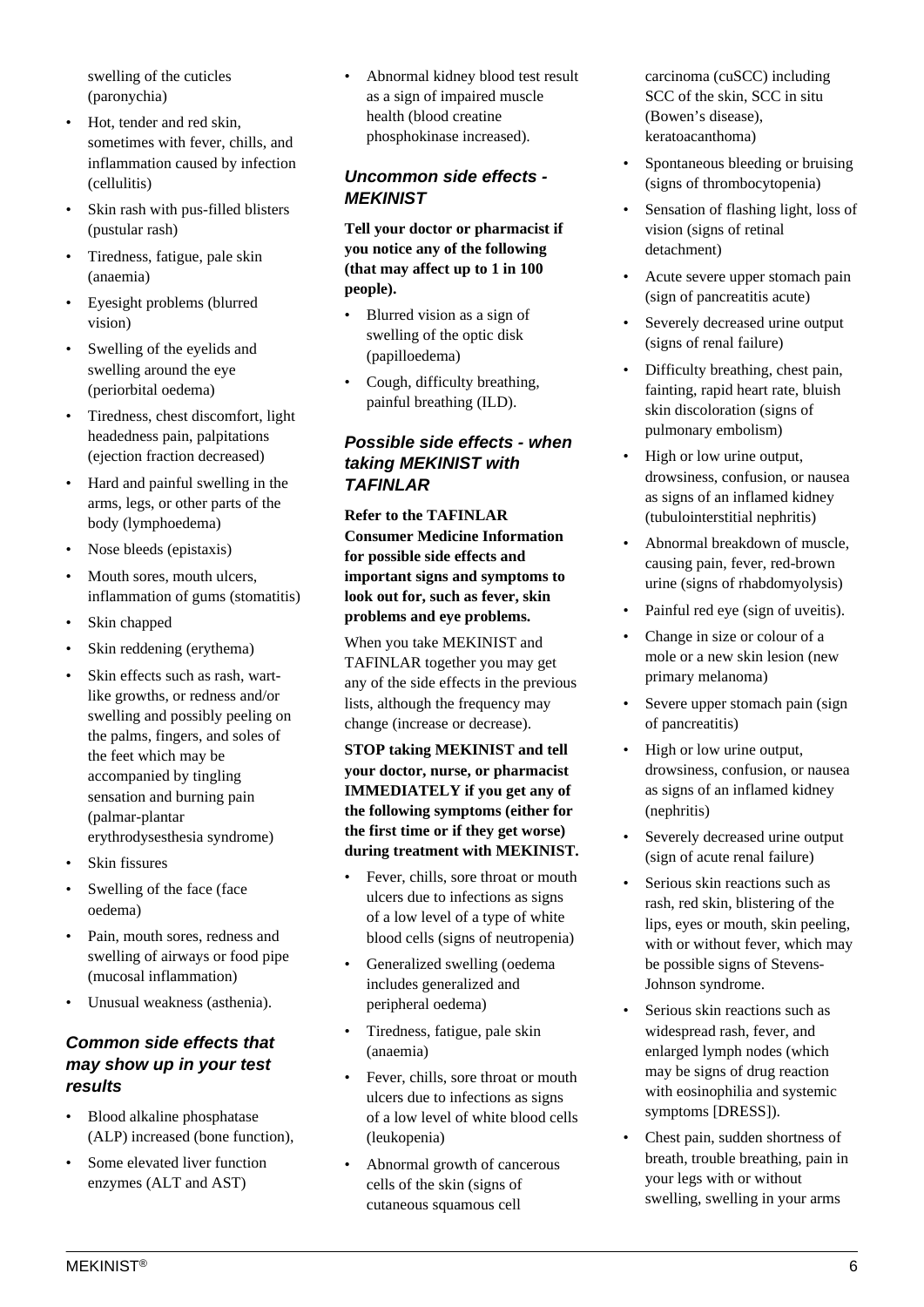and legs, or a cool, pale arm or leg. These may be symptoms of a blood clot.

## **Very common side effects when taking MEKINIST with TAFINLAR**

#### **Tell your doctor or pharmacist if you notice any of the following (that may affect more than 1 in 10 people).**

- Urinary tract infection
- Sore throat and runny nose (nasopharyngitis)
- Decreased appetite
- Tiredness, confusion, muscle twitching, convulsions (hyponatremia)
- Headache
- Dizziness
- Skin reddening (erythema)
- Thickening of the outer layers of the skin (hyperkeratosis also including actinic keratosis (thick scaly crusty skin), seborrheic keratosis (waxy, "pasted-on-theskin" skin growths) and keratosis pilaris (rough, slightly red bumps on light skin and brown bumps on darker skin))
- Muscle spasms
- Joint pain (arthralgia)
- Muscle pain (myalgia)
- Pain in the hands or feet (pain in extremity)
- Excessive thirst, high urine output, dark urine, increase appetite with weight loss, dry flushed skin, irritability as signs of high level of sugar (glucose) in the blood (signs of hyperglycaemia)
- Dizziness, light-headedness (hypotension)
- Feeling weak, sick, and tired (fatigue including asthenia and malaise)
- Chills
- Tiredness, chills, sore throat, joints or muscles aching (influenza-like illness)

## **Very common side effects that may show up in your test results**

- High levels of the following enzymes:
	- blood alkaline phosphatase (AP) increased
	- alanine aminotransferase (ALT) increased (liver function)
	- aspartate aminotransferase (AST) increased (liver function).

#### **Common side effects when taking MEKINIST with TAFINLAR**

- Warts (papilloma including skin papilloma)
- Skin tags (acrochordon)
- Low phosphorus in the blood (hypophosphatemia)
- Night sweats
- Skin lesion
- Skin fissures
- Excessive sweating (hyperhidrosis)
- Tender or painful bumps below the surface of the skin (panniculitis)
- Increased sensitivity of the skin to sun (photosensitivity).

## **Common side effects that may show up in your test results**

• Abnormal liver blood tests (gamma-glutamyltransferase increased)

#### **Tell your doctor or pharmacist if you notice anything that is making you feel unwell.**

Other side effects not listed above may also occur in some people.

## **Uncommon side effects when taking MEKINIST with TAFINLAR**

• Inflammatory disease mainly affecting the skin, lungs and eyes (sarcoidosis)

# **After using MEKINIST**

#### **Storage**

#### **Keep MEKINIST tablets in the refrigerator at between 2°C and 8°C, where children cannot see or reach it.**

Whilst in use, the bottle may be stored out of the refrigerator for a maximum of 30 days. Keep it where children cannot reach it. A locked cupboard at least one and half metres above the ground is a good place to store medicines.

#### **Do NOT store MEKINIST or any other medicine:**

- In the bathroom or near a sink.
- On a window sill or in the car.

Heat and dampness can destroy some medicines.

#### **Keep the tablets in the bottle until it is time to take a dose.**

#### **Do not remove the desiccant. Keep the bottle tightly closed between doses.**

MEKINIST needs protection from light and moisture. If you take the tablets out of the bottle or remove the desiccant, they may not keep well.

## **Disposal**

**If the packaging is torn or shows signs of tampering when you received it, return it to the pharmacist.**

**If your doctor tells you to stop taking this medicine or the expiry date has passed, ask your pharmacist what to do with any medicine that is left over.**

**Do not throw MEKINIST in the general household rubbish or flush it down the toilet.**